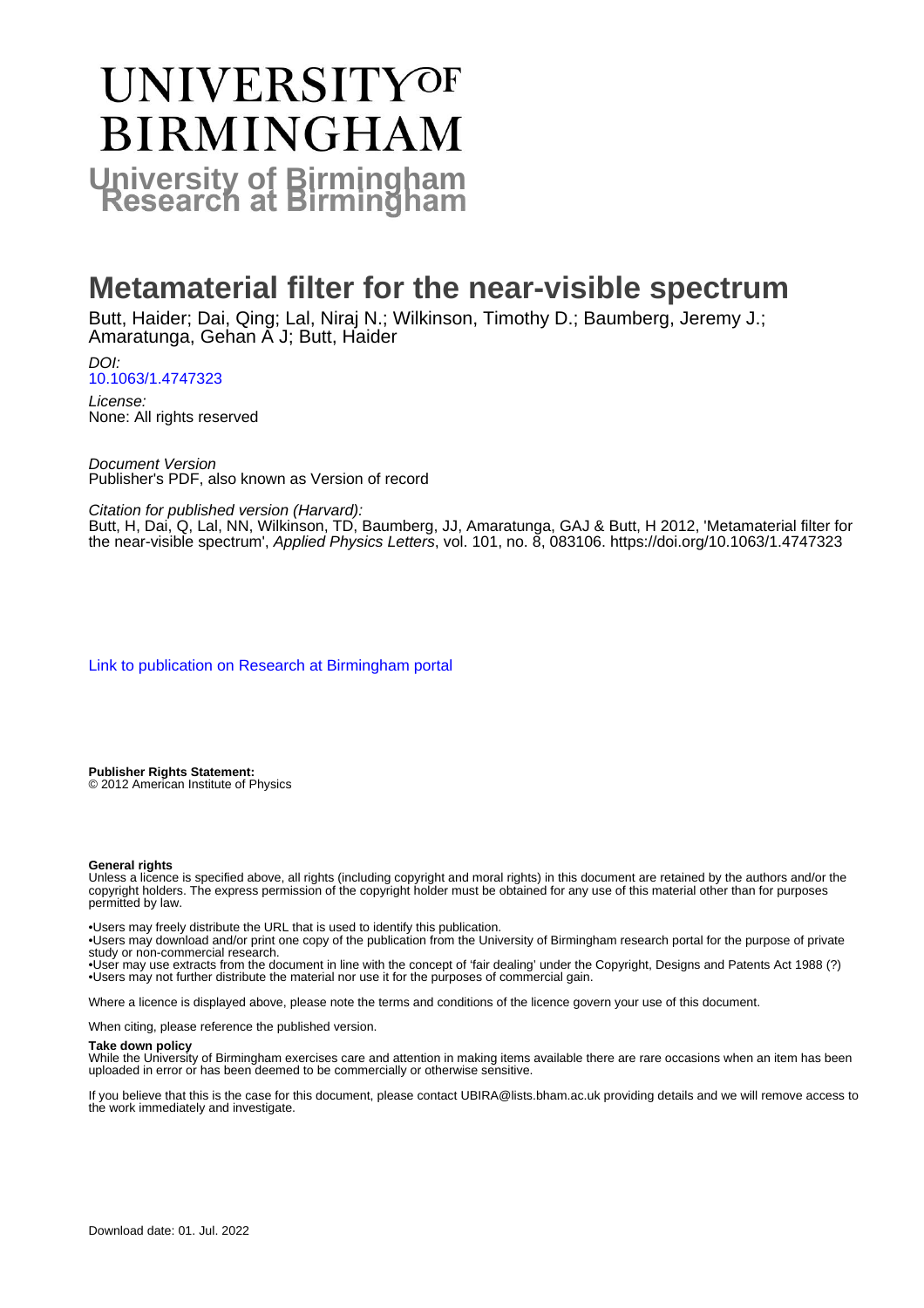



### **Metamaterial filter for the near-visible spectrum**

[Haider Butt](http://scitation.aip.org/search?value1=Haider+Butt&option1=author), [Qing Dai](http://scitation.aip.org/search?value1=Qing+Dai&option1=author), [Niraj N. Lal](http://scitation.aip.org/search?value1=Niraj+N.+Lal&option1=author), [Timothy D. Wilkinson,](http://scitation.aip.org/search?value1=Timothy+D.+Wilkinson&option1=author) [Jeremy J. Baumberg,](http://scitation.aip.org/search?value1=Jeremy+J.+Baumberg&option1=author) and [Gehan A. J. Amaratunga](http://scitation.aip.org/search?value1=Gehan+A.+J.+Amaratunga&option1=author)

Citation: [Applied Physics Letters](http://scitation.aip.org/content/aip/journal/apl?ver=pdfcov) **101**, 083106 (2012); doi: 10.1063/1.4747323 View online: <http://dx.doi.org/10.1063/1.4747323> View Table of Contents: <http://scitation.aip.org/content/aip/journal/apl/101/8?ver=pdfcov> Published by the [AIP Publishing](http://scitation.aip.org/content/aip?ver=pdfcov)

#### **Articles you may be interested in**

[Continuous and scalable fabrication of flexible metamaterial films via roll-to-roll nanoimprint process for](http://scitation.aip.org/content/aip/journal/apl/101/22/10.1063/1.4767995?ver=pdfcov) [broadband plasmonic infrared filters](http://scitation.aip.org/content/aip/journal/apl/101/22/10.1063/1.4767995?ver=pdfcov) Appl. Phys. Lett. **101**, 223102 (2012); 10.1063/1.4767995

[Metamaterial polarization spectral filter: Isolated transmission line at any prescribed wavelength](http://scitation.aip.org/content/aip/journal/apl/99/17/10.1063/1.3656286?ver=pdfcov) Appl. Phys. Lett. **99**, 171915 (2011); 10.1063/1.3656286

[Metamaterial high pass filter based on periodic wire arrays of multiwalled carbon nanotubes](http://scitation.aip.org/content/aip/journal/apl/97/16/10.1063/1.3491840?ver=pdfcov) Appl. Phys. Lett. **97**, 163102 (2010); 10.1063/1.3491840

[Uniaxial epsilon-near-zero metamaterial for angular filtering and polarization control](http://scitation.aip.org/content/aip/journal/apl/97/13/10.1063/1.3469925?ver=pdfcov) Appl. Phys. Lett. **97**, 131107 (2010); 10.1063/1.3469925

[Tunable optical filters with nanostructured suspended gratings](http://scitation.aip.org/content/avs/journal/jvstb/27/3/10.1116/1.3114465?ver=pdfcov) J. Vac. Sci. Technol. B **27**, 1035 (2009); 10.1116/1.3114465

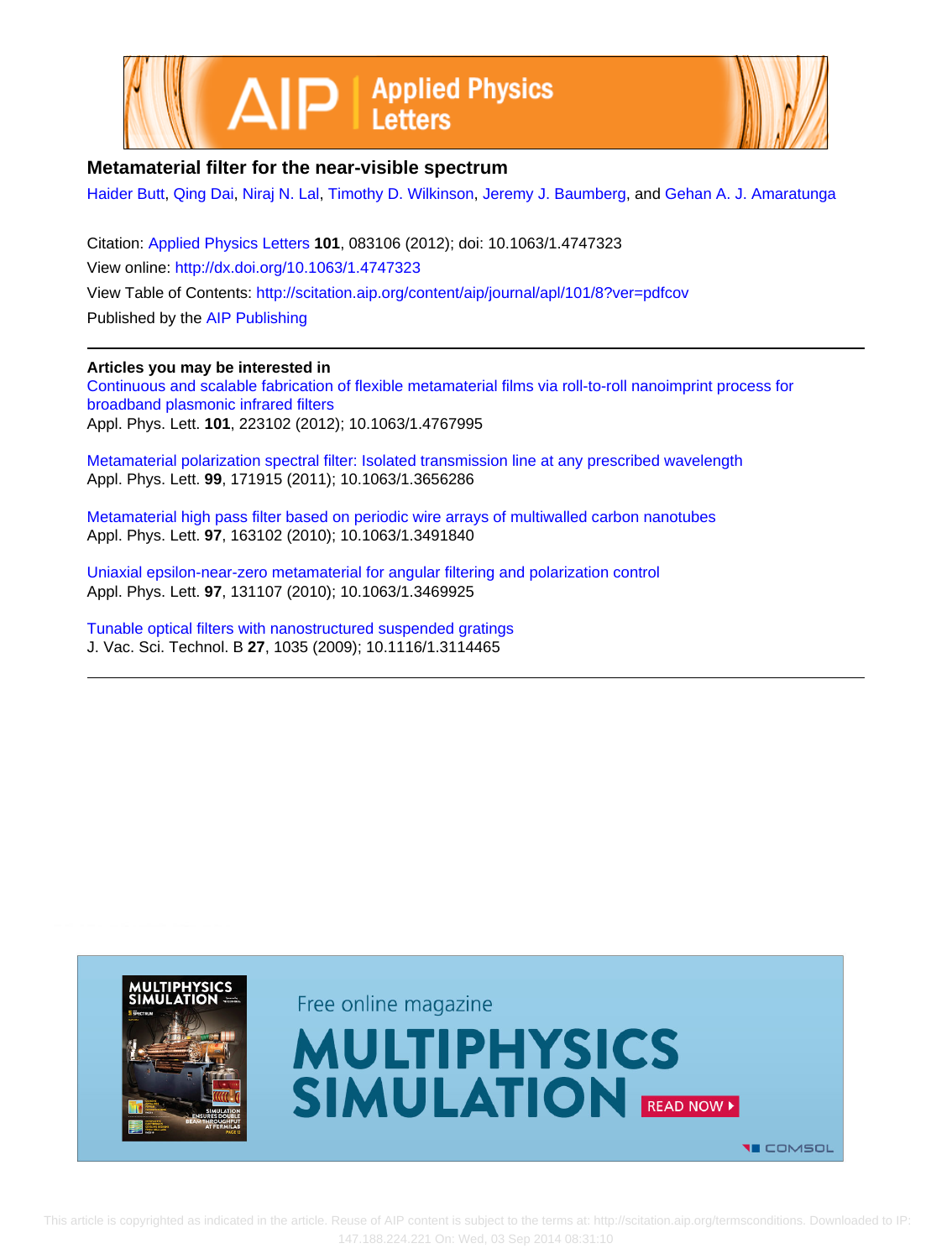## <span id="page-2-0"></span>[Metamaterial filter for the near-visible spectrum](http://dx.doi.org/10.1063/1.4747323)

Haider Butt,<sup>1,a)</sup> Qing Dai,<sup>1</sup> Niraj N. Lal,<sup>2</sup> Timothy D. Wilkinson,<sup>1</sup> Jeremy J. Baumberg,<sup>2</sup> and Gehan A. J. Amaratunga<sup>1,3</sup>

<sup>1</sup>Department of Engineering, University of Cambridge, Cambridge CB3 0FA, United Kingdom <sup>2</sup>Nanophotonics Centre, Cavendish Laboratory, University of Cambridge, Cambridge CB3 0HE, United Kingdom

<sup>3</sup>Sri Lanka Institute of Nanotechnology (SLINTEC), Lot 14, Zone A, EPZ, Biyagama, Sri Lanka

(Received 3 May 2012; accepted 6 August 2012; published online 21 August 2012)

We demonstrate metamaterials operating in the near-visible regime based on two-dimensional arrays of gold-coated silicon nanopillars. The nanopillar arrays demonstrate a cutoff response at the metamaterial plasma frequency in accordance with theory and can be utilized for filtering applications. A plasma frequency in the near visible region of  $\lambda = 1 \mu m$  is calculated numerically for an array with a lattice constant of 300 nm and wire radius of 50 nm, with reflection measurements in agreement with numerical calculations. Such structures can be utilized for achieving negative-index based metamaterials for the visible spectrum.  $\odot$  2012 American Institute of Physics. [\[http://dx.doi.org/10.1063/1.4747323](http://dx.doi.org/10.1063/1.4747323)]

Metamaterials can be formed artificially by subwavelength components to display properties beyond those available in naturally occurring materials. Arrays of subwavelength structures can be engineered to exhibit the required values of permittivity and permeability in the desired frequency range. It has been reported that thin metal wire structures can be used as electrical subwavelength com-ponents for achieving artificial dielectric properties.<sup>[1](#page-4-0)</sup> Arrays of such structures display a cutoff filtering response in the frequency domains depending on the array geometry.<sup>[2](#page-4-0)</sup> These structures demonstrate plasma frequencies which can be utilized for filtering in microwave and terahertz frequency domains.<sup>[3](#page-5-0)</sup> Previously, we reported plasmonic filtering effects (in infrared wavelength range of  $1.5 \mu m$ ) displayed by periodic arrays of multiwalled carbon nanotubes. $4,5$  The nanotube arrays were fabricated with lattice constants of 400 nm. Achieving similar metamaterial effects in the optical regime is a challenge as it requires the fabrication of uniform subwavelength wires structures with inter-spacing smaller than 400 nm.

The objective of this letter is to present such metamaterial filters which operate in the near-optical regime. Such metamaterials are realized by using two-dimensional periodic arrays of gold-coated silicon (Si) nanopillars to act as metallic nano-wire structures. Si, due to its high refractive index and low losses, is extensively used in the fabrication of photonic<sup>[6](#page-5-0)</sup> and electrical devices.<sup>[7](#page-5-0)</sup> Recent developments in nanofabrication allows us to construct nano-scaled arrays of silicon pillars or holes and utilize them as periodic refractive index media for applications like photonic crystals, solar cells, and antireflective coatings. Here, we report the unique utilization of arrays Si nanopillars for producing metamaterials operating in the near-optical regime. The highly metallic character required for achieving the metamaterial effect is achieved by coating the Si pillars with gold.<sup>[8](#page-5-0)</sup>

Pendry  $et \ al.<sup>1</sup>$  $et \ al.<sup>1</sup>$  $et \ al.<sup>1</sup>$  demonstrated that the electromagnetic response of a metallic array composed of thin metallic wires, excited by an electric field parallel to the wires (transverse magnetic (TM) mode) is similar to that of a low-density plasma of very heavy charged particles with an effectively reduced plasma frequency  $\omega_p$  providing a red-shifted plasma wavelength

$$
\lambda_p = a \sqrt{2\pi \ln(a/r)},\tag{1}
$$

where  $a$  is the lattice constant of the 2D wire array, and  $r$  is the radius of the wires. The lowering of the plasma frequency is caused by the increase in the effective electronic mass within the metal wires due to the induced current and corresponding magnetic field around them. This concept can be used for achieving negative permittivity for metamaterials. According to Eq. (1), the effective plasma frequency strongly depends on the wire radius and lattice constant. Their values can independently be chosen to engineer metal wire arrays of a desired plasma frequency. The resultant frequency-dependent permittivity can be calculated using the Drude model for lossless metals described as

$$
\varepsilon(\omega) = 1 - \frac{\omega_p^2}{\omega^2}.
$$
 (2)

The effective permittivity  $\varepsilon(\omega)$  is negative for frequencies less than  $\omega_p$ , therefore no wave propagation takes place inside the metamaterial. Electromagnetic waves propagate only at frequencies above  $\omega_p$ , at which point the structure acts as a nanophotonic high-pass filter. Here, the structure is realized with square lattice array of gold-coated silicon nanopillars having radius of 50 nm and lattice constant of 300 nm. Such nanoscale metamaterial filters can be used in planar nanophotonic devices.

Theoretical calculations of the plasma frequency and reflection coefficient of such a nano-scale brush-like array were conducted. For a square lattice of nanopillars with radius 50 nm and lattice constant 300 nm, the plasma frequency

a)Telephone: 44-1223-748353. Fax: 44-1223-748310. Electronic mail: hb319@cam.ac.uk.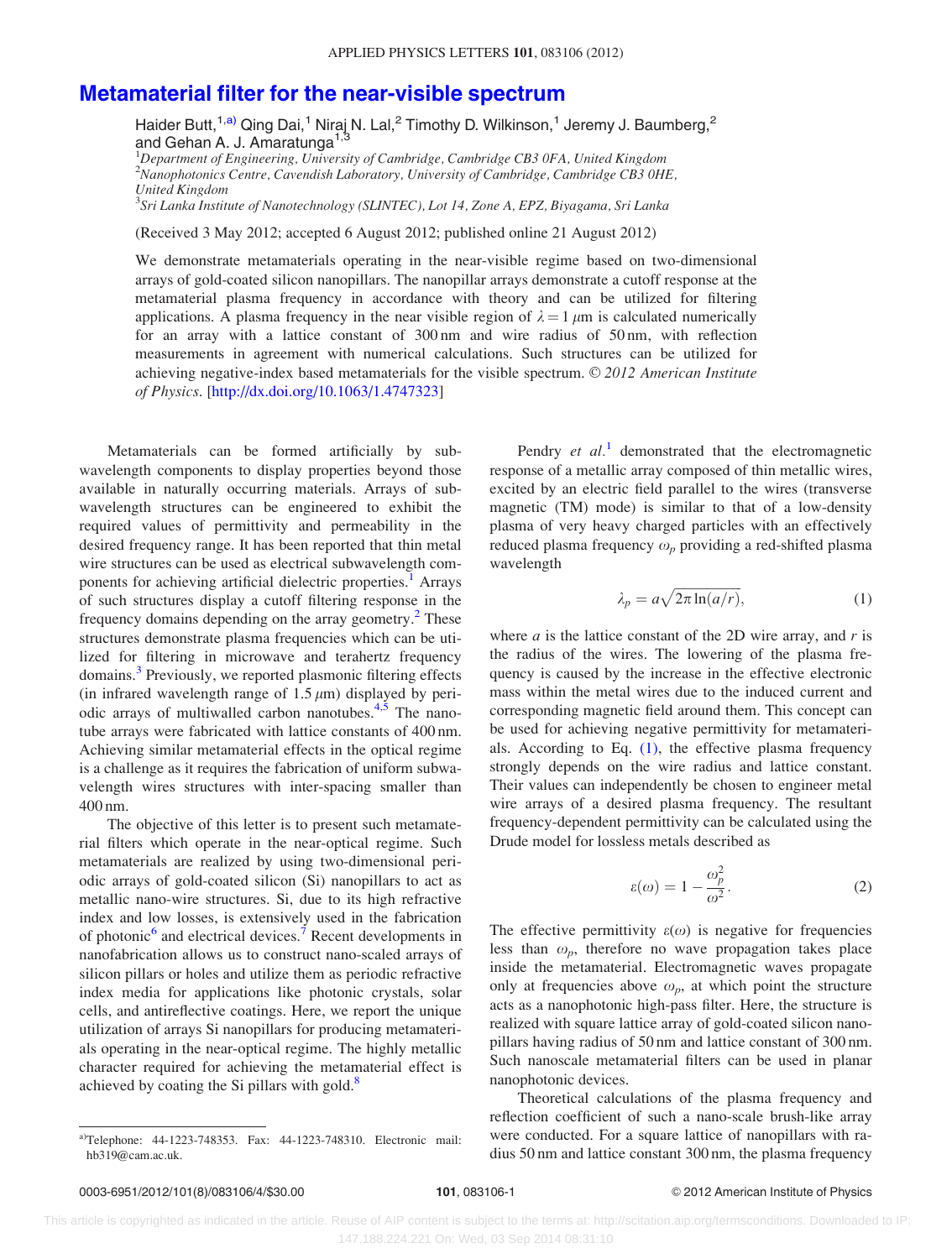$f_p = \omega_p/2\pi$  of 300 THz with corresponding plasma wavelength of  $\lambda_p = 1 \mu m$  was calculated using Eq. [\(1\).](#page-2-0) The value of the frequency dependent permittivity for the structure was calculated from Eq. [\(2\)](#page-2-0). From Ref. [4](#page-5-0), the reflection coefficient at normal incidence for such metamaterial can be calculated using Fresnel equations. While the thickness of the metamaterial was of order 1 mm for our fabricated sample, diffraction out of the nanopillar arrays restricts the propagation length to the confocal parameter of order  $6 \mu m$ . Therefore, the Fresnel equations were solved for a  $6 \mu m$  wide array of metallic nanopillars. The calculated frequency-dependent reflection coefficient (Figure 1) shows a sharp drop in the TM reflection at the plasma frequency, with high transmission of electromagnetic waves of larger frequencies. The small peaks in the plot arise from multiple reflections at the metamaterial interfaces. The metamaterial filtering effect is produced primarily due to the metallic nature (gold coating) of the nanopillars. Such effects are not observed in conventional Si nanopillar arrays with similar dimensions. Periodic arrays of Si nanopillars/holes rather act as photonic crystals which display photonic band gaps (due to Bragg diffraction) in the wavelength regimes near  $(\lambda \approx 2a)$ .

To achieve this metamaterial high pass filter in the optical domain, metallic cylinders of nano-scale dimensions and interspacing are required. Si nanopillars are promising materials to establish such metamaterials structures with advancement in nanotechnology facilitating the fabrication of high  $a/r$  aspect ratio nanopillars arrays with a high order of periodicity. The growth of such high  $a/r$  aspect ratio arrays of silicon nanopillars is significantly difficult and achieved only through careful optimization of growth parameters. The fabrication was performed using e-beam lithography to make the dot array pattern ( $r = 50$  nm,  $a = 300$ ) on the Si substrate. The pattern was then sputtered with a 200 nm thick metal mask (tungsten). The process of deep reactive etching (DRIE) was performed for etching the substrate. The array was then exposed to the following gases for a second each, in a succession lasting for 5 min:  $C_4F_8$  for protective layering,  $SF_6$  for etching, and  $O_2$  for removing the  $SF_6$  residues. The final etched substrate was over-coated with approxi-



FIG. 1. The calculated TM mode reflection spectra for gold-coated silicon nanopillars based high pass filter. In TM mode, the incident light is polarized parallel to the wire structures and at the plasma frequency  $f_p$  of 300 THz  $(\lambda_p = 1.00 \,\mu\text{m})$  a sharp drop in reflectivity is calculated.

mately 10 nm of gold using thermal evaporation. Scanning electron micrographs (Figure 2) show well aligned and periodically patterned Si nanopillars. At some regions, the pillars were tapered due to non-uniform deposition of the metal mask. Deposits of tungsten mask layer are also observed on the tips of nanopillars, which cause slight scattering loss. Both these issues can be improved by optimizing the metal mask layer deposition and thickness.

Si nanopillars with an average height of  $1 \mu m$  were produced by the etching process. The metal mask on the nanopillar tips was over-coated by the evaporated gold layer which increased the effective height of nanopillars to about 1.25  $\mu$ m. Longer Si pillars can be achieved by using thicker Si substrates. A steady periodicity required for a 2D square lattice array based metamaterial was common throughout the sample. According to metamaterial theory, it is crucial that the wire structures are thin compared to the operating wavelengths. Without the effect of thin wires, the plasma wavelength  $\lambda_p$  is of the same order as the lattice constant producing diffraction effects. Using thin wires increases the plasma wavelength and reduces the diffraction effects. Therefore, a nanopillar array with spacing of 300 nm and radius of 50 nm was adequate for studying the metamaterial with a plasma wavelength of  $\lambda_p = 1 \mu m$ .

The sample was characterized using a goniometer setup to obtain reflection spectra. A supercontinuum white-light laser (Fianium) was utilized for illumination with wavelength range 380 nm to 1600 nm. The polarization of the



FIG. 2. (a) Electron microscopy image of a 2D square lattice array of gold coated Si nanopillars with radius of 50 nm and lattice constant of 300 nm. (b) The same in higher resolution. The tungsten mask can be observed on the nanopillars tip.

 This article is copyrighted as indicated in the article. Reuse of AIP content is subject to the terms at: http://scitation.aip.org/termsconditions. Downloaded to IP: 147.188.224.221 On: Wed, 03 Sep 2014 08:31:10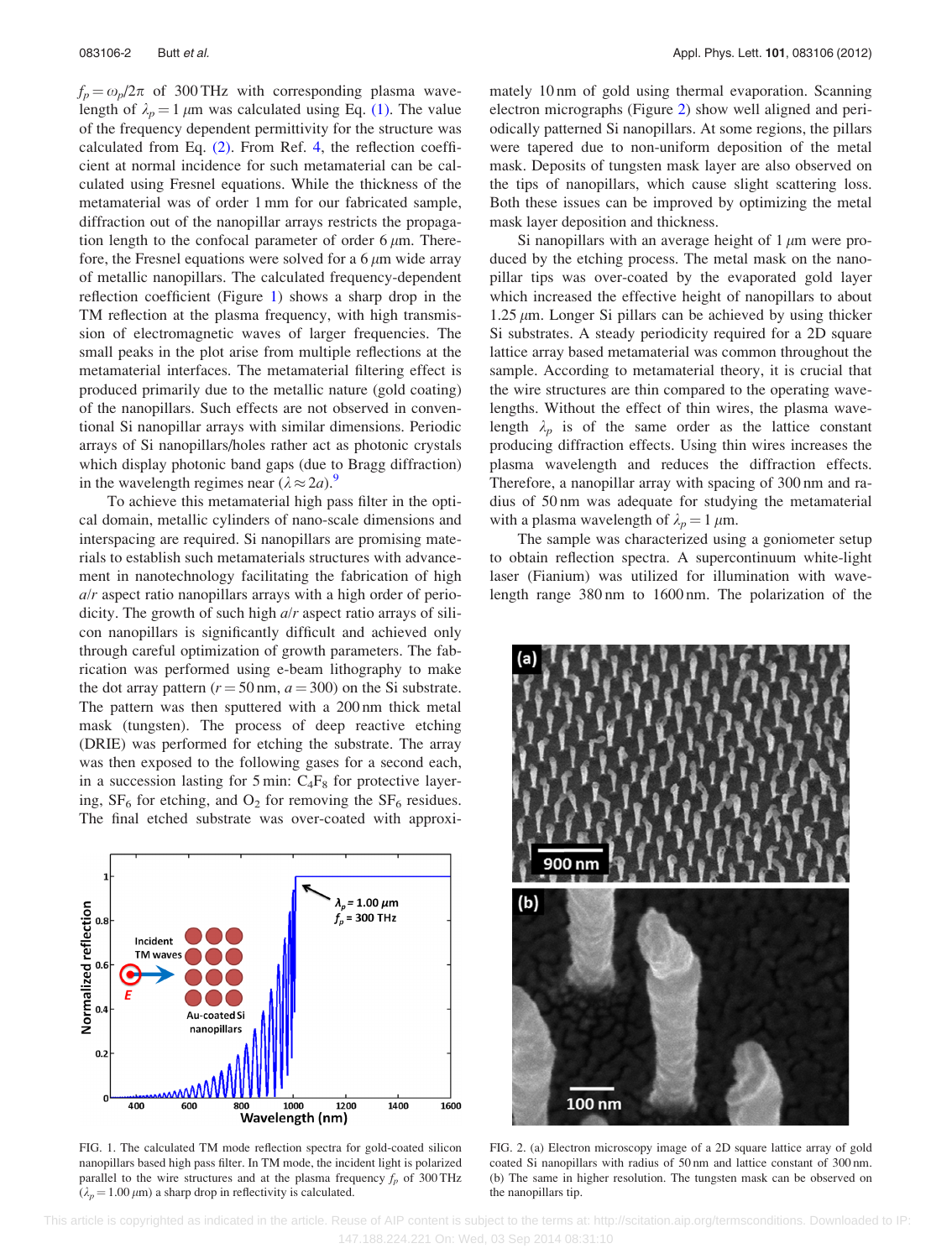<span id="page-4-0"></span>white-light laser beam was selected before the beam was guided onto the sample. Reflectance is confocally collected and fiber-coupled via a beam splitter to two Ocean Optics spectrometers (QE65000 and NIRQuest) allowing measurement of the broad spectral range of 380–1600 nm.

Measured reflection spectra for light polarized parallel (TM) and perpendicular (TE) to the nanopillars are shown in Figure 3. The measurements were taken at incident angles ranging from  $60^{\circ}$  to  $70^{\circ}$  with a resolution of  $1^{\circ}$ . Figures  $3(a)$  and  $3(b)$  show individual spectra at angles of  $60^{\circ}$ ,  $65^{\circ}$ , and  $70^{\circ}$ . A rapid change in reflection is observed for the TM mode (light polarized parallel to nanopillars) at  $1 \mu m$  which closely matches the calculated plasma wavelength of the metamaterial. After approximately  $1 \mu m$ , the sample displays a high-reflectivity towards all the wavelengths bigger than the plasma wavelength  $\lambda_p$ , acting as a high pass filter. Additional reflection peaks are observed at 600 nm and smaller wavelengths, explained by the diffraction effects which are dominant at this wavelength regime  $(\lambda/2 \approx a)$ . Reflectance for light polarized perpendicular (TE) to the nanopillars does not show any significant cutoff effect near the  $1 \mu m$  part of the spectrum, in accordance with theory. TE light produces transverse electronic motion on the nanopillars, but due to their small radius compared



FIG. 3. The reflection spectra measured at individual angles for light polarized (a) parallel (TM mode) and (b) perpendicular (TE mode) to the gold coated Si nanopillars. A sharp drop in the reflected TM mode is observed at plasma frequency ( $\lambda_p = 1.00 \,\mu\text{m}$ ), matching closely with theory.

to the array lattice constant no significant mutual coupling effects take place. Hence, no TE related cut-off response is observed. There is a strong dip observed in the TE spectrum at 600 nm corresponding to the diffraction of light satisfying the Bragg condition  $\lambda/2 \approx a$ , where  $a = 300$  nm for the nanopillars array.

The angular dependence of both the metamaterial filtering effect (in TM mode) and diffraction (in TE mode) can be observed in Figures  $3(a)$  and  $3(b)$ . With varying incident angles, the effective lattice constant and pillar length observed by the incident light varies, causing slight shifts in the measured spectra. However, the metamaterial cut-off filtering effect (near the wavelength of  $1 \mu m$ ) is the dominating and persistent effect observed for all the TM mode spectra, while only diffraction related dips are observed in the TE mode spectra below the 600 nm wavelength. Mie theory calculations predict that some scattering and absorption effects are also expected below the wavelengths of 500 nm from the tungsten deposits present on the tips of nanopillars. However, such effects are minimal around the wavelength of interest 1  $\mu$ m.

A rapid drop in reflection at  $\lambda_p$  for parallel polarized light shows the periodic array of gold coated Si pillars acts as a high-pass filter for near-visible frequencies. The plasma frequency for the metamaterial can be further tuned into the optical regime by increasing the material density of the sample, i.e., by increasing the radius of the pillar and decreasing the lattice constant as presented in Eq. [\(1\)](#page-2-0) This would also push diffraction effects towards shorter wavelengths, enhancing the high-pass filter effect. The arrays of gold coated Si nanopillars can also be used for achieving negative index materials which operate in the optical regime. Our studies show that metallic nanopillars arrays display negative permittivity. By integrating these nanopillars arrays with magnetic subwavelength structures (such as nano-split ring resonators), both negative permittivity and permeability can be achieved simultaneously.<sup>[10](#page-5-0)</sup> Such materials could display negative index and achieve applications such as cloaking and super-lensing in the visible spectrum.

In conclusion, we demonstrate a near-visible high pass filter based on a 2D square lattice array of gold-coated Si nanopillars. Arrays of metallic nanopillars having lattice constants of 300 nm and radius of 50 nm act as metamaterials displaying a plasma cut-off frequency of approximately 300 THz  $(1 \mu m)$ . A rapid drop in reflection spectrum was calculated at the plasma frequency. The polarization-sensitive measured filtering response is in agreement with the theory of these materials. The study shows that by using gold-coated Si nanopillars, metamaterials effects can be achieved in the optical regime. Future applications include the designing of negative index materials operating in the visible spectrum.

This work was supported by EPSRC EP/G060649/1. This work was also partly funded under the Nokia-Cambridge Strategic Partnership in Nanoscience and Nanotechnology (Energy Programme).

D. Wu, N. Fang, C. Sun, X. Zhang, W. J. Padilla, D. N. Basov, D. R. Smith, and S. Schultz, [Appl. Phys. Lett.](http://dx.doi.org/10.1063/1.1591083) 83, 201–203 (2003).

 This article is copyrighted as indicated in the article. Reuse of AIP content is subject to the terms at: http://scitation.aip.org/termsconditions. Downloaded to IP: 147.188.224.221 On: Wed, 03 Sep 2014 08:31:10

<sup>&</sup>lt;sup>1</sup>J. B. Pendry, A. J. Holden, W. J. Stewart, and I. Youngs, *[Phys. Rev. Lett.](http://dx.doi.org/10.1103/PhysRevLett.76.4773)* <sup>76</sup>, 4773 (1996). <sup>2</sup>